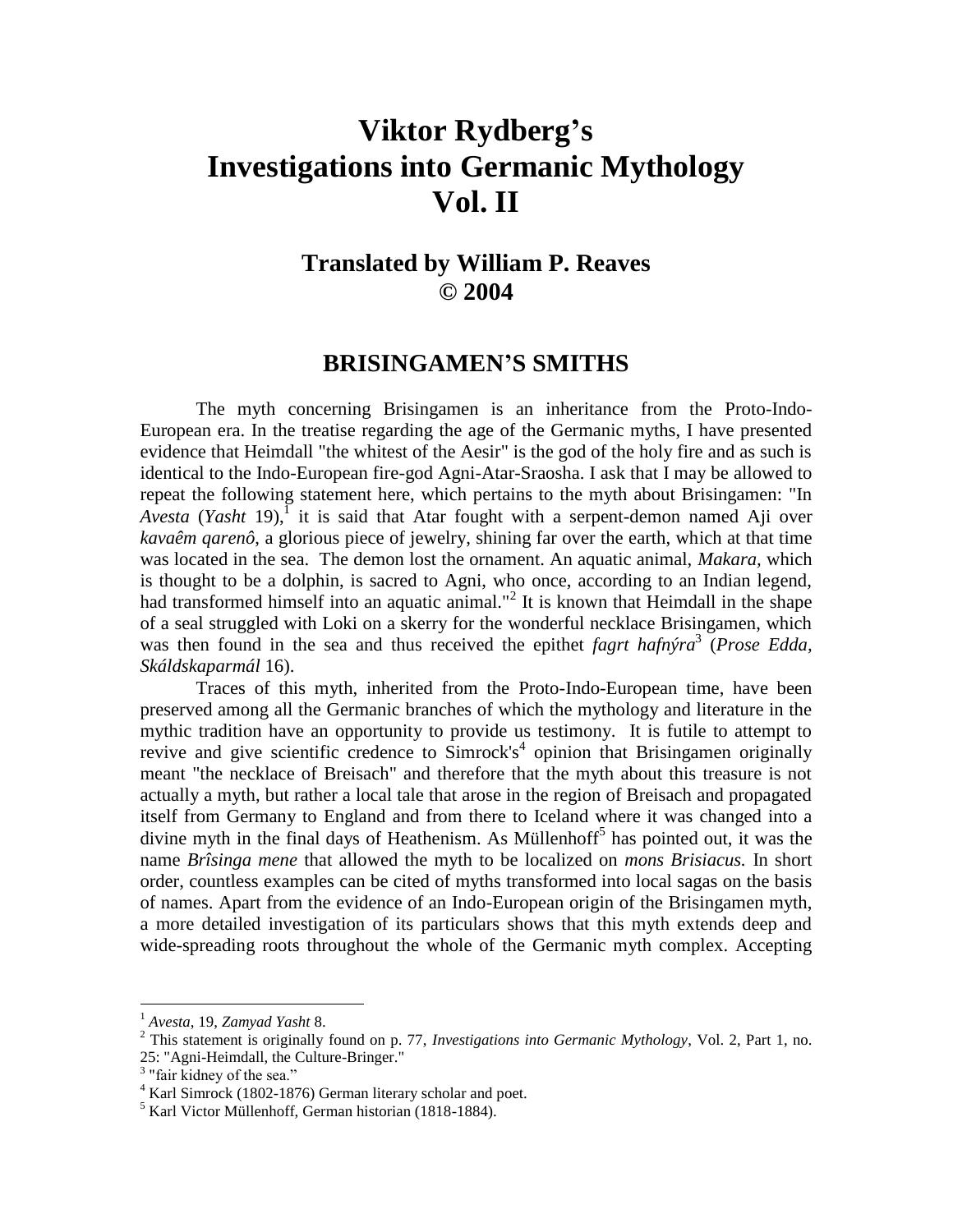this, one could then just as easily postulate that Germanic mythology as a whole was created in Breisach.

The only direct statement regarding who Brisingamen's smiths were comes from an Icelandic tale that is particularly disdainful toward heathendom and might therefore be assumed to have been written early in the period when a more reconciliatory euhemeristic understanding of our ancestral gods gained the upper hand over the former demonization. The tale tells us that the smiths are four in number: Alfrik (Alfrigg), Dvalin, Berling, and Grer (*Grerr*) [*Fornaldarsögur Norðurlanda*, *Sörla Þáttr*].

The last two names only occur here. It is interesting that they still refer to the old mythological concept of the smiths as artisans of Nature, who create fertility and vegetation at the same time that they forge ornaments and weapons.<sup>6</sup> For the reason that most, if not all, mythic persons are polyonymous, we can assume that Berling and Grerr also possess other, better-known names. An investigation will show whether this supposition can be supported or not. To begin with, we shall turn our attention to the Brising smiths called Alfrik and Dvalin.

*Álfríkr* means king or ruler of elves. As we know, the mythic smiths are comprised of elves and dwarves, clans intimately associated with one another. Thus, for example, the great smith Völund in *Völundarkviða* is designated as an elf-prince. Of the two smiths Dain and Dvalin, who are named together and work together, Dain is the elves' instructor in runes and Dvalin that of the dwarves (*Hávamál* 148). In *Völuspá*'s "dwarf"-list one finds the names *Álfr, Gandálfr, Vindálfr*, just as Alfrik appears beside Dvalin.

Alfrik, as the name of a treasure-owner, smith, and king is also preserved in traditions other than the Norse. "*Nibelunge Noth*," "*Biterolf*," and "*Wolfdieterich von Saben*" have the forms Albrich, Alberich; in *Thiðreks Saga af Bern,* Alfrik and Alpris; in "*Ecken Ausfahrt*" and "*Otnit*" Albarian, Elbrian and Elberich; in "*Der zunge Strit*" and *Anhang des Heldenbuch*, Elberich. According to German tradition, two smiths, father and son, bore this name. Therefore, I must distinguish between Alfrik the father, and Alfrik the son.

*Thiðreks Saga af Bern* ch. 40 says that the dwarf Alfrik (the son) "the notorious thief" (cp. the name *Alþjófr* in *Völuspá* 11) forged the sword *Echesahs* in a smithy beneath the earth. The hilt was of gold, the edge shone like glass, the sheath was plated with gold, and the belt was set with precious stones; when the point of the gold-decorated blade stood in the earth, a gold serpent appeared to wind upwards towards the hilt. As the story's context demonstrates, the sword was owned by Alfrik the father, who lived "in a mountain." It was kept there, guarded by him. Alfrik the son sneaked into the treasurechamber, took the sword, and gave it to a king. After passing through many hands, it came to Thidrek (*Dieterich*).

In chapter 16, *Thiðreks Saga af Bern* relates a similar story about the dwarf Alpris, who is none other than Alfrik the son. During a hunt, King Thidrek meets the dwarf Alpris and captures him. The dwarf releases himself from captivity by swearing loyalty to Thidrek and producing from out of a mound the sword Nagelring, which he had forged himself, and presenting it to Thidrek.

<sup>&</sup>lt;sup>6</sup> [Rydberg's footnote]: Berlingr comes from *bera*, to produce, to give birth, to procreate. In regard to mythological or poetical words, the suffix *-lingr* need not be taken in a diminutive or patronymic sense. Grerr alludes to *gróa* to grow and has reference to the preterit form *greri*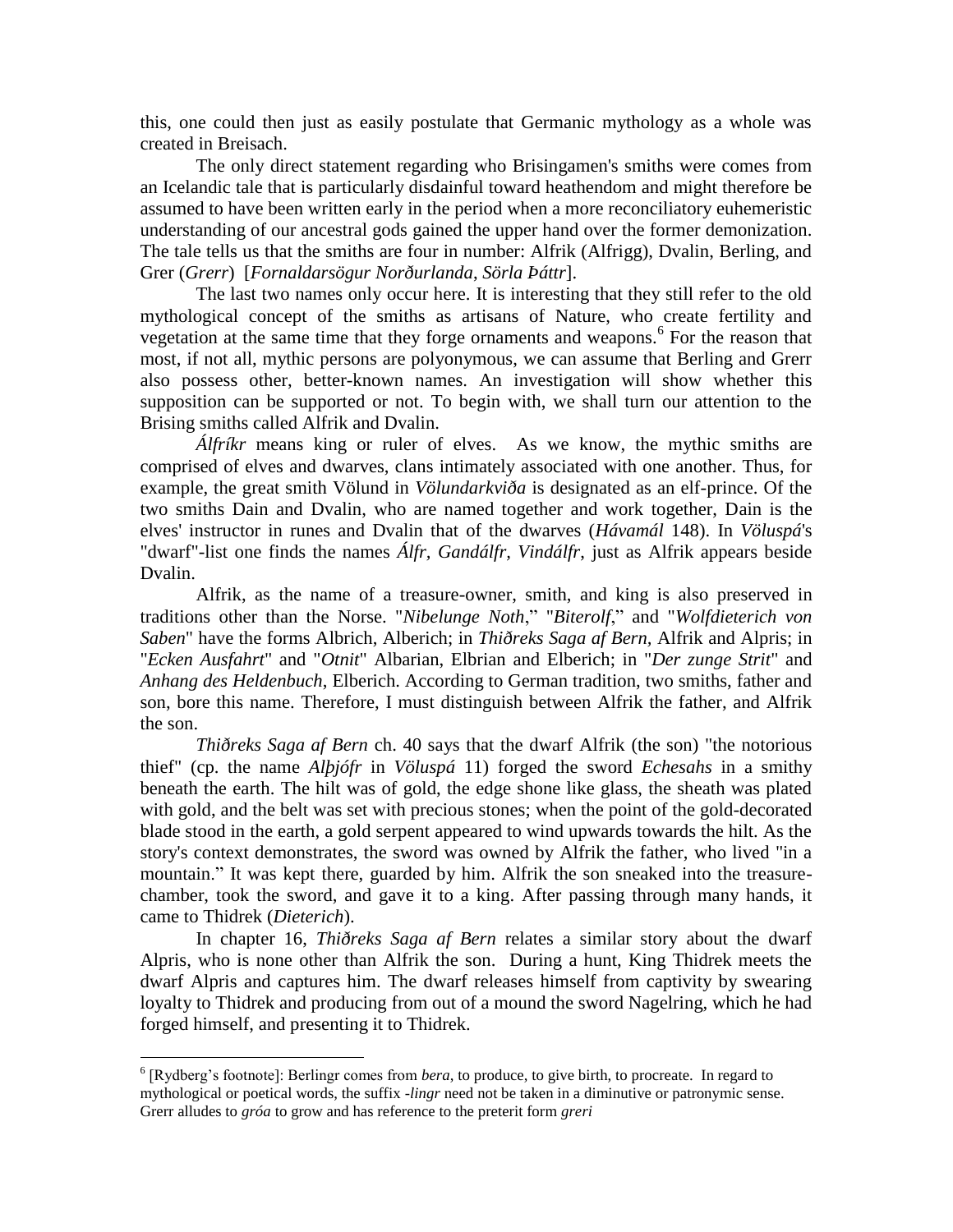This should be compared to *Sólarljóð* 78, 79, in which a father, instructing his son in celestial and terrestrial truths, says that on that occasion he interprets the runes carved by Njörd's nine daughters on a hart's horn, which the wise *Vigdvalin* bore from out of a mound. "Hart's horn" is a paraphrase for a sword, with an allusion to the myth, mentioned in *Gylfaginning* ch. 38: *Freyr barðist við Belja ok drap hann með hjartarhorni.*

What *Thiðreks Saga af Bern* relates about the dwarf Alfrik, Alpris -- that he bore a sword out of his underground treasure-chamber -- *Sólarljóð* relates about a person, who bears the dwarf- and smith- name, *Dvalinn,* famous in the Old Norse poems as a part of his name *Vigdvalin.* While *Sörla Þáttr* calls two of Brisingamen's smiths Alfrik and Dvalin, *Thiðreks Saga af Bern* tells the same tale about its Alfrik-Alpris that *Sólarljóð* tells about one Vigdvalin. The coincidence cannot be accidental, and this less so since *Sólarljóð* places Vigdvalin in connection with Njörd's nine daughters, i.e. Freyja and her sisters, while Dvalin is one of the four smiths who forged Brisingamen for Freyja.

It would constitute an exception to the rules skalds follow in building epithets if we assumed that Vigdvalin is Dvalin himself. According to the rules, the epithet indicates that he who is called Vigdvalin is not identical with Dvalin, but stands in close connection to him. And when the same story, that he produced a sword from out of a mound, is told about him and Alfrik the son, and when Alfrik stands beside Dvalin as one of Brisingamen's smiths, there can be no reasonable doubt that Vigdvalin, like Dvalin, is one of Brisingamen's smiths. He is probably identical to Alfrik the son because this same adventure is told of him.

The mythic figure customarily named alongside Dvalin in the Norse sources is Dain. According to *Hávamál*, Dvalin and Dain disseminated runic wisdom among the elves and dwarves. Compare this with *Sólarljóð*, which calls Vigdvalin "the learned" or "the wise." Dain and Dvalin have given their names to the drink of poesy. *Grímnismál* 33 says allegorically that *Dáinn and Dvalinn* receive their nourishment from Yggdrasil's crown. In *Völuspá*'s dwarf-list, they are named together in verse 11. When both names occur in immediate proximity to one another, Dain's occurs first. Thus there are strong reasons for the assumption that Alfrik the son is Dain and receives the epithet *Vigdvalinn*, just because *Dáinn and Dvalinn* are so often connected with one another in name and activity.

According to *Völuspá, Dáinn and Dvalinn* were created by *Móðsognir* "the Meadsucker" or *Mótsognir* "the Power-sucker." In other words, according to mythological conception, they are his sons. The "Mead sucker" is Mimir who "every morning" drinks mead from out of his well, which represents creative power and life. I have shown in detail that Mimir is identical with this mythic figure *Móðsognir*, who is active in time's morning and after consultation with the gods creates the artisans of Nature --the dwarf clan-- and is appointed their ruler (*Völuspá* 9 and 10).<sup>7</sup> As the ruler of both dwarves and smiths Mimir has also been remembered in the Norse and the German tradition.

If Alfrik the son is identical to Dain and Dain is the son of Mimir, therefore it must follow that Alfrik the father is the same as Mimir and that the German tradition speaks of him not only under the name *Mîme der alte* but also under the name Elberich or Alberich. Now, the meaning of the name Elberich "elf-ruler" "elf-king" says, of course, nothing other than what is said of "the Mead-sucker" in *Völuspá*, that he was *mæstr um orðinn dverga allra*, i.e. ruler over all of the dwarves.

<sup>7</sup> *Investigations into Germanic Mythology*, Vol. 1, no. 89.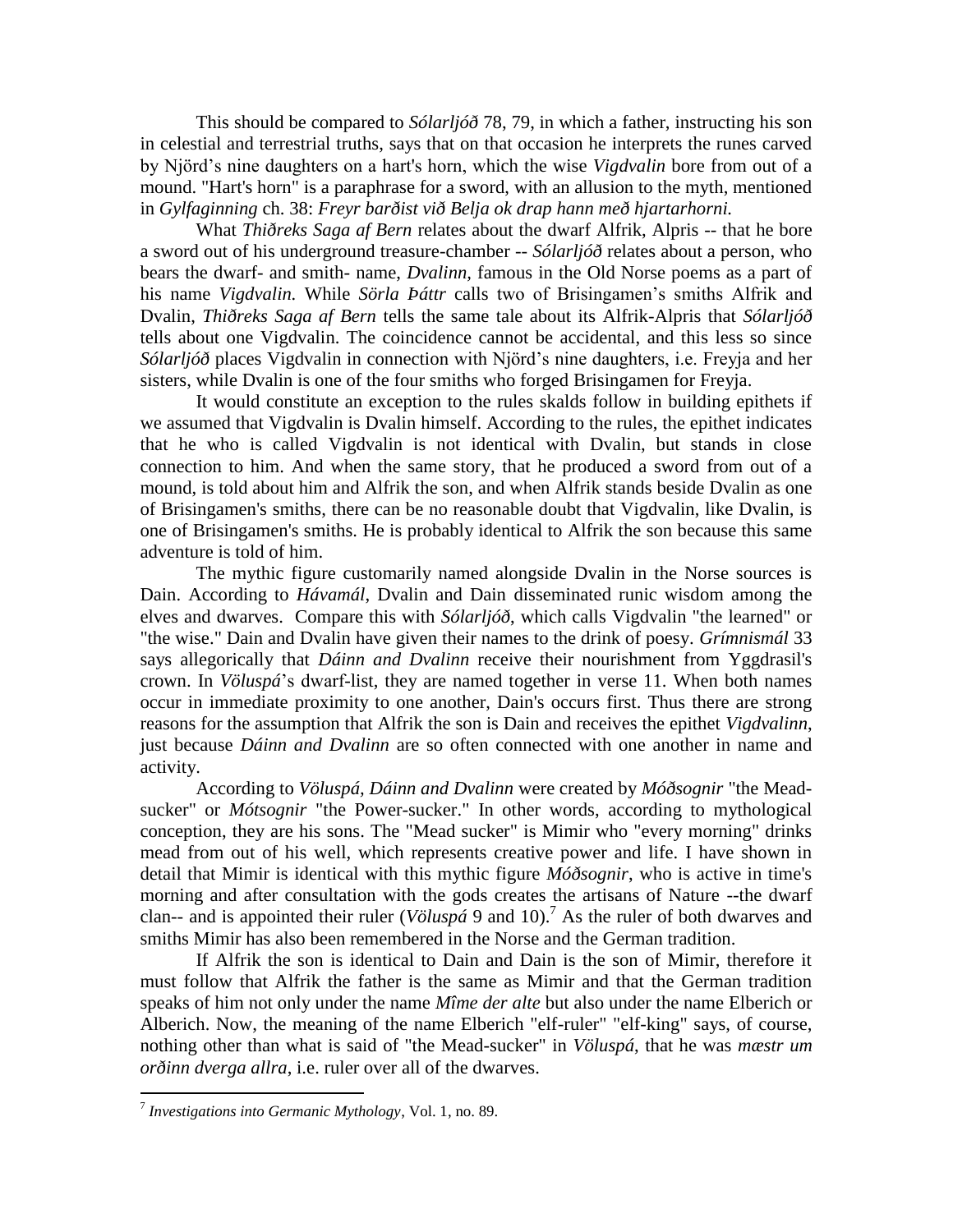*Thiðreks Saga af Bern* says that Völund creates works for Elberich and that he creates works for Mimir. *Thiðreks Saga af Bern*'s author, who draws mostly from the German tradition but also from the Swedish and others, has seen in one of his sources that Völund's master was named Mimir and in another that he was named King Elberich, and has combined, but not identified both statements, which however originally said one and the same thing.

The German tradition gives us yet another proof for the identity of Mimir and Alberich the father, which at the same time is still another proof that at least two of the Brisingamen smiths, namely *Dáinn* (Alfrik the son, *Vigdvalinn*) and *Dvalinn* are sons of Mimir and that a third of Brisingamen's four smiths was active in this smithy.

*Thiðreks Saga af Bern* ch. 145 says that one of Mimir's smiths was named Eckehard. The name Eckehard occurs again in the saga about King Ermenrich's kinsmen, the young Harlungs, whom Ermenrich hangs upon Sifka's advice. According to "*Dieterich's Flucht*," Ermenrich acquires the treasures of the Harlungs; *er hât daz*  Harlunge golt.<sup>8</sup> The saga of the Harlungs was localized in Christian times to Brisach-Breisach where they were supposed to have had their castle, undoubtedly for the reasons that the Harlungs' saga moreover was the Brising smiths saga and that the name Brising sounded like Brîsaha, Breisach (Müllenhoff, *Zeitschrift for Deutsche Alterthum.* XII, 302; Bugge, *Beowulf* pg. 72). Eckehard, who is called "the faithful," appears in "*Biterolf*" and other poems as a kinsman and protector of the Harlungs. According to *Anhang des Heldenbuch*, he himself was "*von den geschlecht der harlinge*."<sup>9</sup> He fights on Dieterich's side against Ermenrich and thus stands on the same side as the Brising smith Elberich. Eckehard's home is Breisach. Thus, since he is put in connection with the Harlungs and Brisingamen, there can be no doubt that he originally was the same as the smith Eckehard. We have thereby come to the result that two of Brisingamen's smiths are the sons of Mimir and that Eckehard, who is also one of Mimir's smiths, belongs to and protects the clan that the saga places in connection with Brisingamen. And from this the inference must be drawn that the myth about Brisingamen originated in connection with the myth about the great smith-prince Mimir and his sons. Mimir is the world-tree's guardian and ward. His sons and co-workers, the nature smiths, are the artisans of green foliage, vegetation, and seed-corn. It is logical in the myths that they create the beautiful piece of jewelry Brisingamen for Freyja, who is the goddess of fertility and the sister to Frey, the ruler of fertility and harvests.

When the Norse saga says that the Brisingamen's smiths were four -- Alfrik, Dvalin, Berling, and Grer -- one has to assume that Eckehard is one of the last named two.

I have stated that the Harlung and the Brising smiths were originally the same family. Eckehard, the Harlungs' protector, is himself of the Harlung race. We still find a smith among the Harlungs' kin, namely Sintram, the same name as the Norse *Sindri*. And, among the members of the same family, as shall be shown below, we find one named Breoca, which sounds like the name of Sindri's brother *Brokkr*. As is well known, Sindri and Brokk are the smiths who, according to *Gylfaginning* forge the golden boar for Frey,

<sup>&</sup>lt;sup>8</sup> "He had the Harlungs' gold."

<sup>&</sup>lt;sup>9</sup> "from the clan of the Harlungs."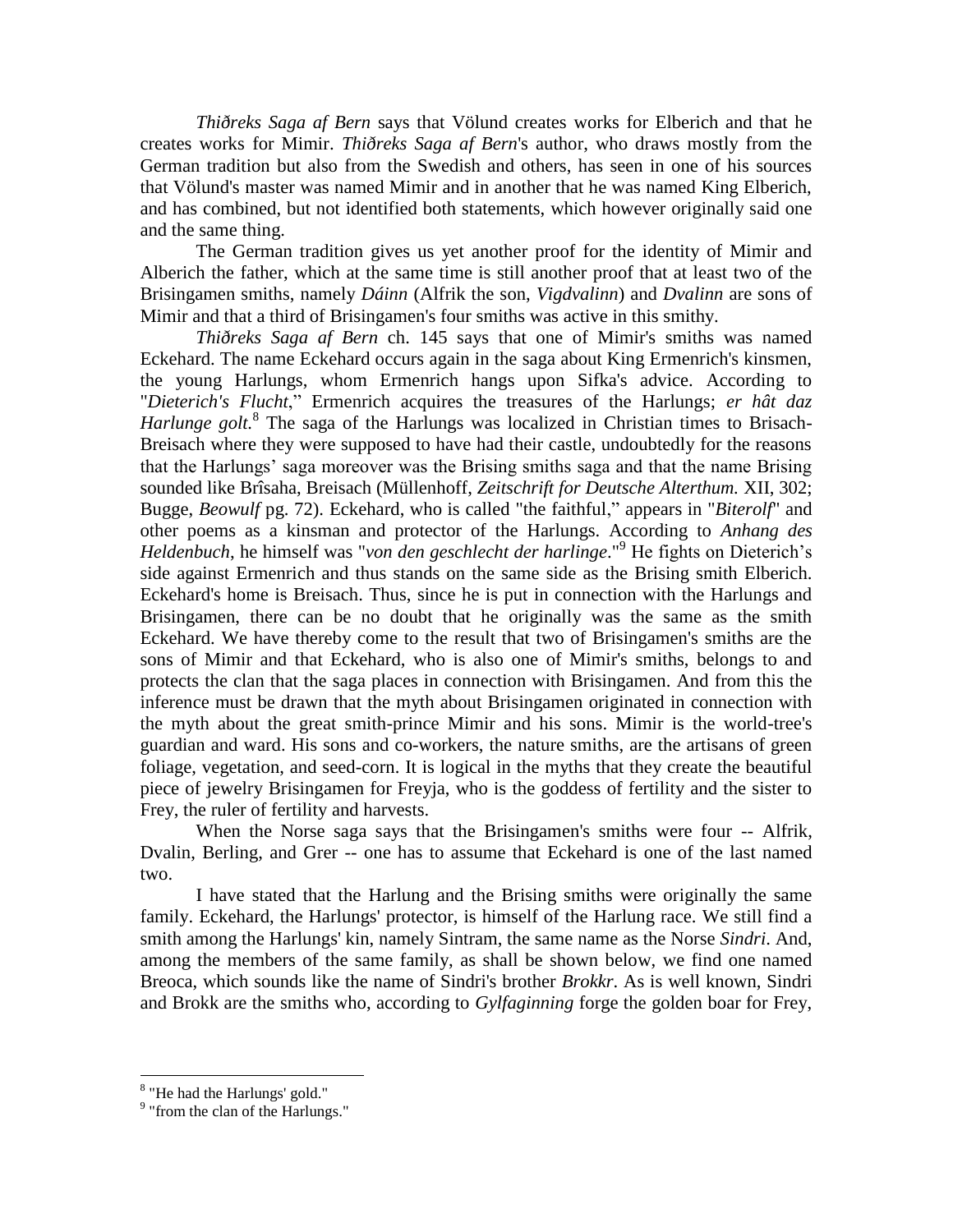the ring Draupnir for Odin and the iron-hammer for Thor.<sup>10</sup> Thus, these treasures proceed from the same smith family that presented Freyja with Brisingamen.

Although in a confused manner, the Icelandic tradition has preserved the memory of the Sindri myth through the Christian centuries. In *Thorsteins saga Víkingssonar*, he is remembered as a "dwarf" of humane, charitable, and grateful disposition. According to the saga, he lives in a rock on the lesser *Brandey* (Bränno on Sweden's western archipelago). Thorstein receives a knife from him that can cut Thorstein's evil adversary Faxi, even though Faxi is invulnerable to iron. In this saga, Sindri's knife is reminiscent of Sindri's awl in the myth. When Brokk wanted to stitch Loki's mouth, Loki proved invulnerable to iron, thus Brokk had to call on Sindri's awl, which alone could punch holes for the thread. Thereafter, Sindri helps Thorstein in his battle against Faxi and frees him from bonds when he is captured by one Jökul.

Another saga says that a hero (Högni) who owns a sword forged by Dvalin's comrade *Dáinn* kills one Sörli the strong who had killed one Sindri the Viking.<sup>11</sup> In a fashion, *Dáinn* and Sindri are connected here, in that Sindri's killer dies by *Dáinn'*s sword.

Even as confused as the Christian sagas' memory of Sindri is, they nevertheless contain some noteworthy features. That Sindri stands in some connection to *Dáinn* and that he owned a tool that can cut and is impervious to iron are correct statements in mythical reference. That the Christian sagas localize him to Brandey is noteworthy from a standpoint to which I shall come.

As noted, the medieval German sagas have also remembered Sindri under the name form Sintram, which corresponds to Sindri, as Baltram to *Baldur*, Wolfram to *Úlfr*. In the stories about Laurin, Sintram is a dwarf-prince, as is Sindri in the myths. In many poems he appears as a hero fighting on Dieterich's side as do the heroes from Breisach. In *Thiðreks Saga af Bern,* he is the son of Herdegen and brother of a hero with the same name. The poem *Biterolf* names seven heroes who fight under the Harlungs' flag; among them is the just named Eckehard and one Herdegen. From this, it is already clear that Sintram also stands in connection with the saga of the Harlungs, insofar as it is not a coincidence that the name of Sintram's father and brother is also the name of a hero of the Harlungs. Another statement in *Thiðreks Saga af Bern* makes Sintram a son of Reiginbald. In the saga tradition, Reigin and Regin are smith-names. The characteristics that *Thiðreks Saga af Bern* ch. 159 gives to Sintram, Reiginbald's son, appear sufficient to have their source in the statements regarding Dvalin in the Norse poetry.

Specifically, according to *Thiðreks Saga af Bern*, Sintram has beautiful hands. In *Snæfrídadrápa,* which is ascribed to Harald Fairhair, the *drápa* is likened to a piece of artwork, which rings forth from beneath Dvalin's fingers (*hrynr fram ur Dvalins greip Fornmanna Sögur* X, 208; *Flateyjarbó*k I. 582). Sintram is said to be inclined towards play and amusement. The Norse poems speak of *Dvalins leika* (*Hervarar Saga og Heiðreks Konúngs*; <sup>12</sup> *Alvíssmál* 17; compare the first volume of this work No. 52) and

<sup>10</sup> This actually occurs in *Skáldskaparmál*. Rydberg repeats this erroneous reference throughout this chapter. Further instances have been corrected by the translator.

<sup>&</sup>lt;sup>11</sup> This is told in *Sörla Þáttr*, which preserves the record of how Brisingamen was created.

<sup>12</sup> The reference to *Hervarar Saga og Heiðreks Konúngs* is erroneous. In *Hervarar Saga*, the name Dvalin appears in a verse in chapter 4, (*Hervararkviða* 11), in a phrase meaning " unless you give me the sword, which Dvalin forged."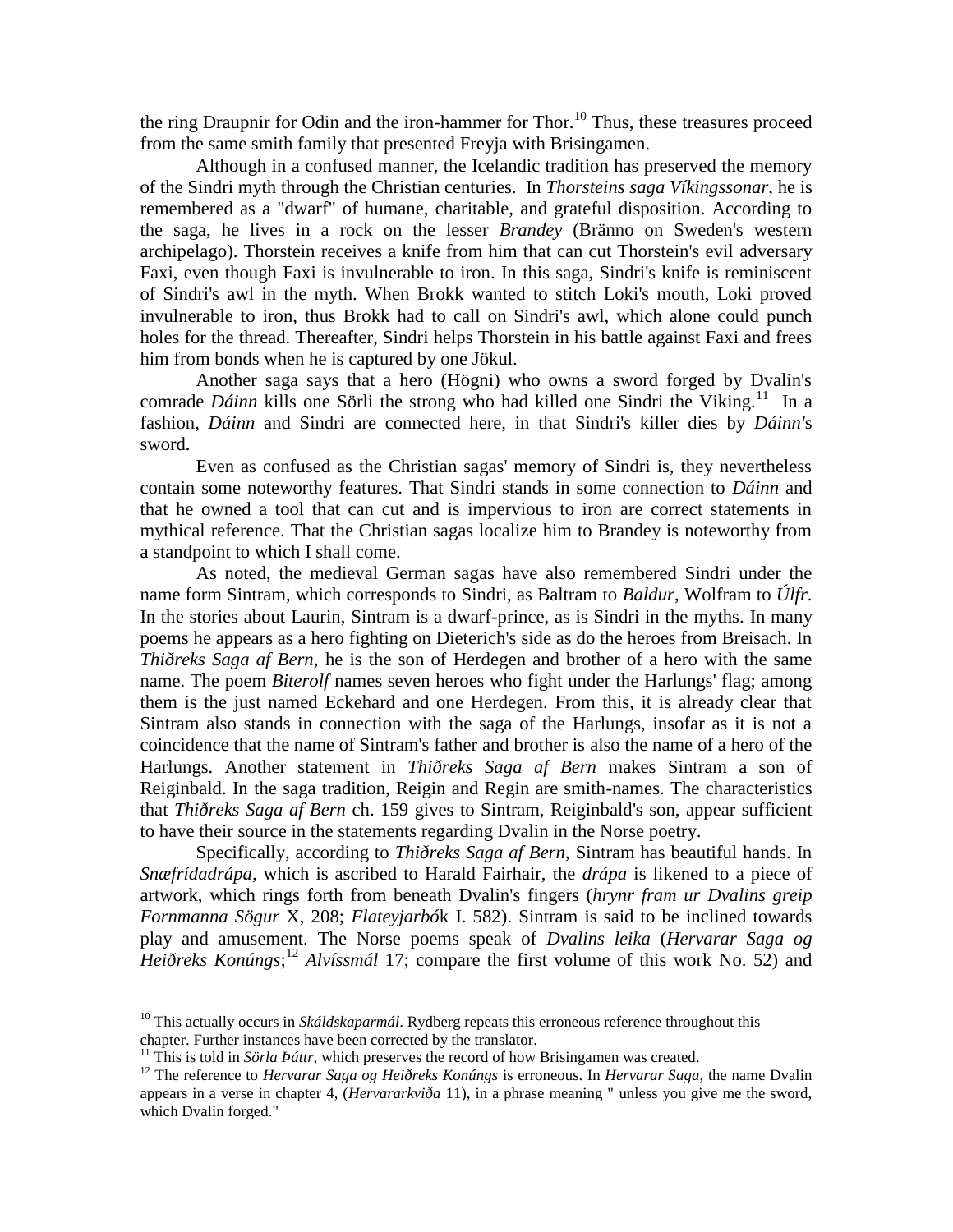*Dvalins leikr* (*Hrafnagaldur Óðins* 25). Sintram enjoys drinking bouts. The skaldic drink from Mimir's well, in the Norse poetry, is *Dvalins drykkr* (*Prose Edda, Skáldskaparmál* 10), likewise it is also *munnvigg Dáins* (*Fornmanna Sögur* V, 209).<sup>13</sup> Sintram is eloquent. Dvalin is a rune-master and instructor of runes and to the runic wisdom belongs eloquence. Sintram is strong in battle and has a remarkable horse. Dvalin in the myth is a hero and at the same time a weapon-smith, and in a famous battle to which I shall come below, he rides the horse *Móðnir*. Sintram is father to Adelint, who, along with seven greatly distinguished virgins of mythological origin, stays at Attila's court and attends his queen. I have already pointed out in the first part of this work (no. 43) that in Dieterich's saga, the eastern king Attila took Odin's place in the corresponding sagas about Hadding. Dvalin has daughters adopted among Asgard's dises and serving along with them for the benefit of mankind. In *Fáfnismál* 12 it says that the "norns" who choose mothers for children, out of the many that wait for their entrance to life, are of different birth and that among them are Dvalin's daughters. Finally, I may point out that according to *Thiðreks Saga af Bern*, Sintram has a grass-green shield and a sword "green as grass." Although the color and the emblem of a hero's weaponry in the medieval sagas is a sign of his birth and exploits, one might conclude that the unusual color of Sintram's weaponry involves a memory of his mythic activity as an artisan of nature, busy with the earth's vegetation and foliage. Compare this to the same activity alluded to by the names Berling and Grer, two of the Brising smiths.

Everything that has been said about Sintram confirms the view put forth in the first volume of this work (no. 94), based on other evidence, that Sindri is identical to the smith named Dvalin. To assume otherwise, it seems to me, is to cast probability overboard. Once this identification is established, Sindri no longer stands as an isolated phenomenon appearing in *Skáldskaparmál* 43, presenting treasures to the gods and thereafter vanishing from sight along with his just as quickly vaporizing brother, Brokk. Numerous threads in the fabric of the mythological epic lead to Sindri being identical with Dvalin.

*Thiðreks Saga af Bern* ch. 44 says Sintram is kin to Hildebrand, and ch. 34 presents Sintram as a son of Herbrand. Since *brandr*, <sup>14</sup> like *degen*, <sup>15</sup> can mean a sword and the name Herbrand thus can be substituted for Herdegen, an explanation of this statement probably lies therein.

Sintram's relationship with Hildebrand, also confirmed by other sources, indicates a connection between the Harlungs' and the Brising smiths on one side, to which Sintram who is identical with Dvalin belongs, and to the Hildings on the other. This connection is also attested to by the name with which members of the Hilding-family appear in the sagas. *Brisingr* means fire (*Nafnaþulr*); Loki is called *brísings griðiþjófr "*the thief of the

<sup>13</sup> *Fornmanna Sögur* volume 5, pages 155- 242 contain additions to *Ólaf's sögu helga*. Page 209 records a verse composed by the poet Sighvat, preserved in the *Flateyjarbók*. The text of the stanza is very unsound, and meaningless without emendation. The simplest emendation is possibly: *munvágs Dáins kunna* or *munnvágs Dáins kunna* meaning "soul-sea of Dáinn; passion-sea of Dáinn" or "mouth-sea of Dáinn," both being proper kennings for poetry. Although found in the *Fornmanna Sögur*, the reading *munnvigg Dáins* ("mouth-horse of Dáinn"?) is meaningless, and is not supported by any manuscript reading.

<sup>&</sup>lt;sup>14</sup> An Icelandic-English Dictionary, Cleasby and Vigfusson, 2<sup>nd</sup> edition, Oxford, 1957 s.v *Brandr* I. [cp. *brenna* to burn], a brand, firebrand. 2. [cp. Danish *brand*. German *brand*], a flame. II. [Anglo-Saxon *brond*: cp. to brandish], the blade of a sword. III. frequently a proper name of a man, *Brand*.

<sup>15</sup> German: *Degen*, 1.) sword 2). (poetic) warrior, hero, thane (cp. Anglo-Saxon *ðegn*).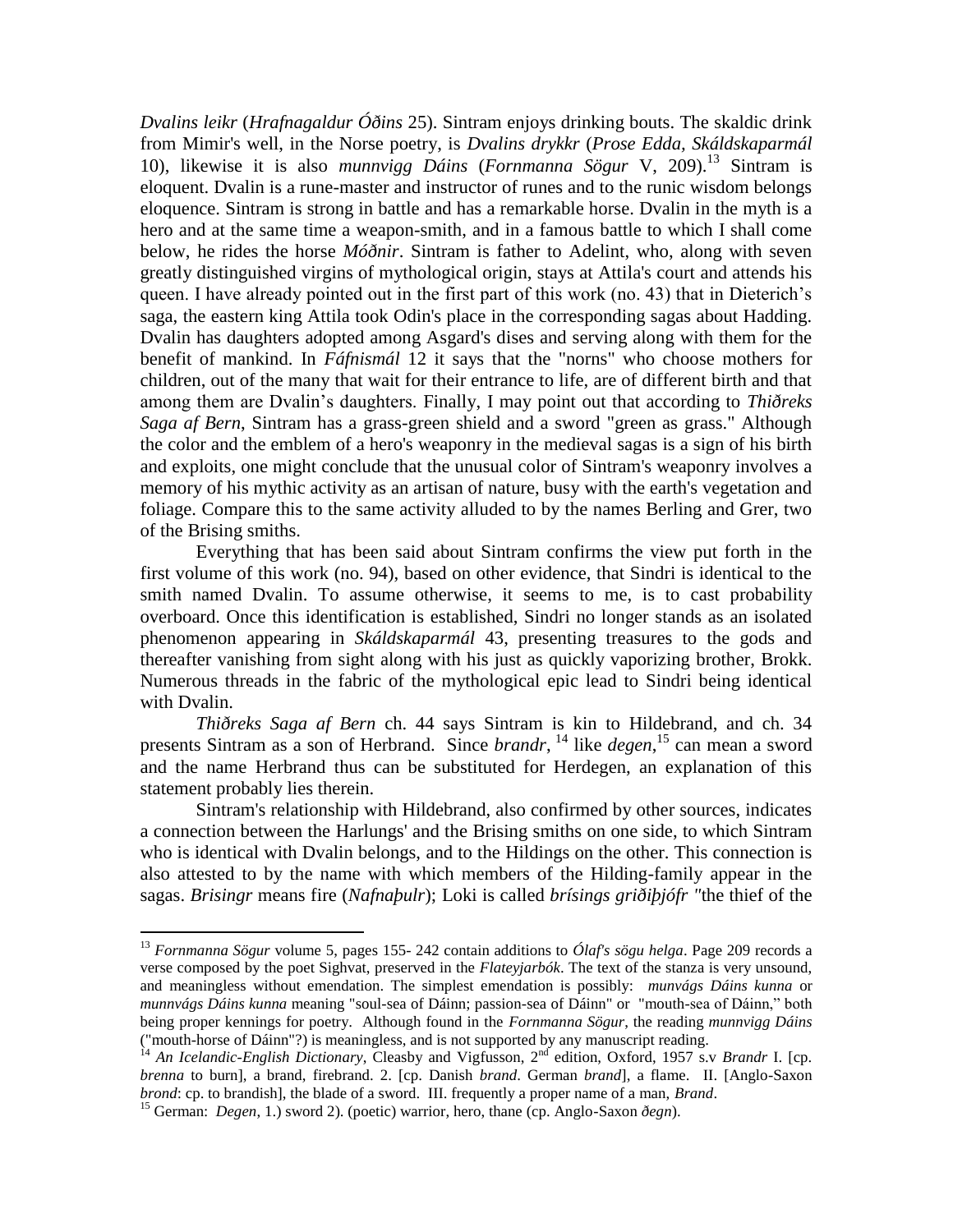fire girdle" (*Haustlöng* 9) since he stole Brisingamen. With this word is associated a personal or family name, that is found again in the genitive plural form *Brisinga* in Brisingamen, and this personal or family name *brisingi, brisingar* refers to the person and the family from which Brisingamen comes. Then these persons are smiths, busy with the fire of the smith's hearth (and with the fire, whose warmth produces vegetation), thus the name Brising is appropriate for them. A synonym to *brisingr* "fire" is *brandr* "fire."

We go now to the name of members of the Hilding-family where we find the word *brandr* used exclusively as a suffix. This occurrence should not be ascribed to meaningless coincidence, but should be considered as having a mythological foundation. The Hilding family tree has the following appearance in different documents: 1) In Old High German song fragment: Herbrand, Hildebrand, Hadubrand; 2) *Wolfdieterich*: Herbrand, Hildebrand; 3) in *Thiðreks Saga af Bern*: Hildebrand, Alebrand; 4) in a folk ballad about Hildebrand: Hildebrand the older, Hildebrand the younger; 5) in *Fundin Noregur*: Hilder, Hildebrand with the sons Hilder and Herbrand; 6) in the *Flateyjarbók*: Hilder, Hildebrand, Vigbrand with the sons Hilder and Herbrand; 7) in Asmund Kämpebane's saga: Hildebrand, Helgi, Hildebrand.

All of these compound names thus have -*brandr* as a suffix, and alongside them exist only two non-compounds, namely Hilder and Helgi. This is in harmony with the connection reported in the sagas, between Hildebrand's family and the Brising's.

Thereby, it is also explained why the Norse saga related above places the dwarf Sindri's home on *Brandey,* Bränno. Here the same idea-associations were at work as when the German sagas localized the home of the Brisings-Harlungs partly in Breisach in the Old High German form *Brîsaha*, and partly in Brandenburg (W. Grimm, *Deutsche Heldensage*, pg. 51).

The Anglo-Saxon poems speak of a family called the *Brondings*, "Brandings"<sup>16</sup> localized to Scandinavia. One of these "Brandings," in the company of Beowulf, the poem's protagonist, performs an excellent feat of swimming, which I shall discuss below. This "Branding" bears the name Breca, Breoca. I shall return to Breoca later, and here point out only in passing that the Norse form of the name Breoca is *Brokkr*, named in *Skáldskaparmál* as the brother of the smith Sindri, whose connection with the Harlung family and the Herbrand-Hildebrand family has been demonstrated above. Thus far the investigation indicates that both these brothers and smiths, Sindri and Brokk are found again in the non-Norse sources as Harlungs (i.e. Brisings) and Brandings, in other words as members of a family, who receives its name from fire and manufacture treasures for the gods.

Elsewhere, I have demonstrated that Sifka is identical to Loki.<sup>17</sup> Sifka's hostility and treacherous behavior towards the heroes from Brîsaha have their parallel and origin explained in the myth by the relationship between Loki and the two Brising smiths Sindri and Brokk. When Loki devises his cunningly evil plan, which is to create animosity between the two groups of smiths, Mimir's sons and Ivaldi's, and make them both hostile toward the gods, he strikes a bet for his head with Brokk, that Sindri cannot make as fine treasures as the sons of Ivaldi. That Mimir's sons take the bet and consider Loki's head a good price of victory, readily demonstrates their desire to see this secret enemy of the world rendered harmless, and when they lose the prize, even though they are the winners

<sup>16</sup> The name occurs in both *Beowulf* and *Widsith*.

<sup>17</sup> See *Investigations into Germanic Mythology*, Vol. 1, no. 40.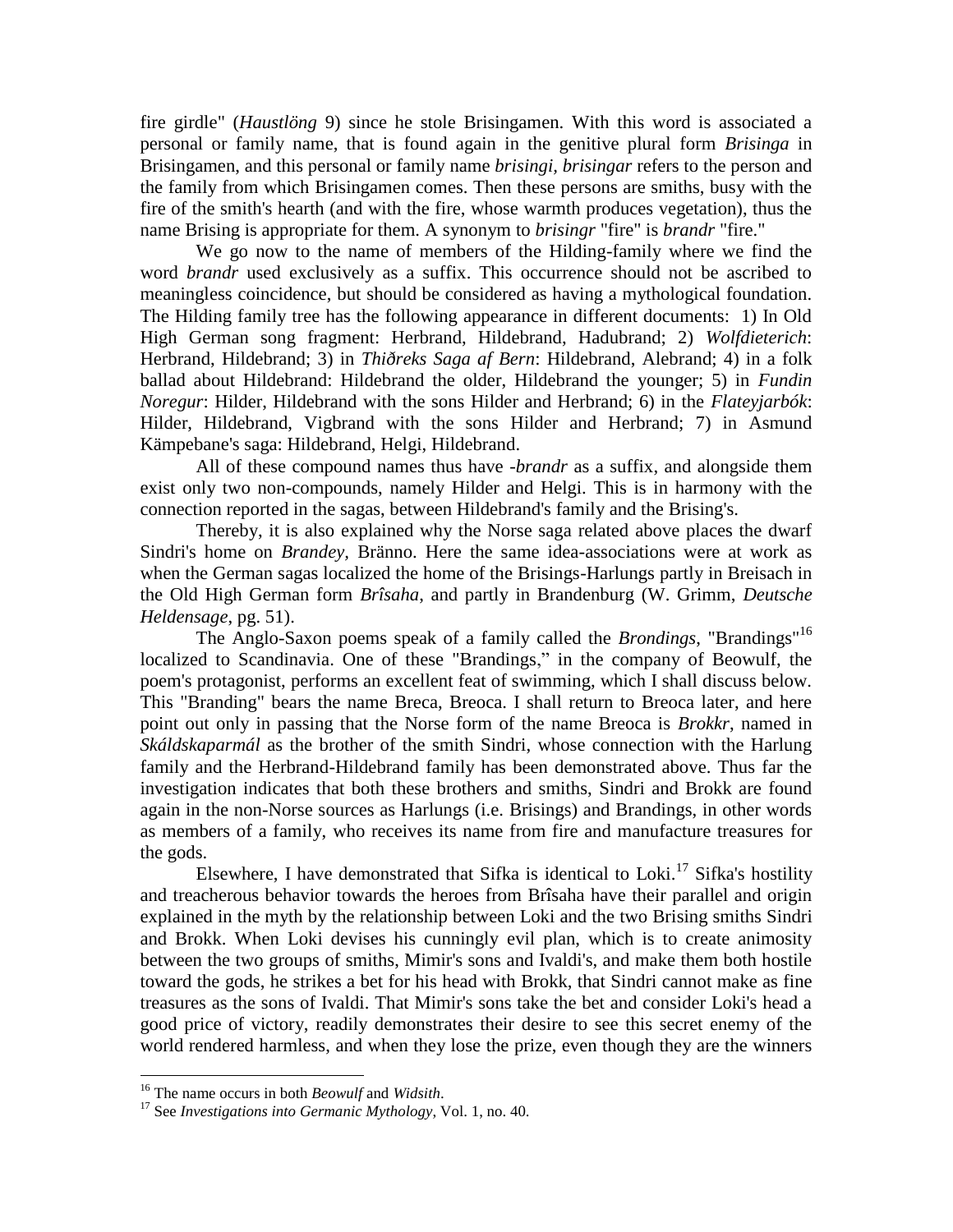according to the judgment of the gods, and Brokk badly mistreats Loki's mouth with Sindri's awl, depriving him of his beauty, thereby the feelings Mimir's sons have for Farbauti's son are manifested anew. In the form of Sifka, Loki repays the willingness with which the Brising smiths accept his proposal to possibly take his life, by taking the lives of the young Harlungs Imbrecke and Fritele, of which Imbrecke, Breoca, as I shall demonstrate below, is none other than Brokk. The treasures of the Brising smiths, Brokk and Sindri, which are acquired in the myth by Loki's then masters, the Aesir, through his deceit and without compensation, become *daz Harlunge golt*, which through Sifka's villainous trickery falls into the hands of his then master: Ermenrich.

As we know, Loki's plan to create animosity between the gods and both groups of their treasure-providers and artisans of Nature succeeds. Mimir's sons cease to give the gods world-beneficial treasures. Völund, the son of Ivaldi, with his brothers proceeds to the farthest North, in order to send snowstorms out over the world with his magic-art and perfect *gambanteinn,* the sword of revenge. Frey, Freyja and Idun fall into the giants' power. The swan-maids (dises of vegetation) join the Ivaldi sons in the Wolfdales, changing their nature (*Hrafnagaldur Óðins* 8) and becoming enemies of creation. The fimbul-winter afflicts nature and cannot be stopped, after Baldur "the sun's powerful protector" (*rauðbrikar rikr rækir*; see the first volume of this work, No. 53) dies by Loki's deceit.

I shall now demonstrate that one can still discover traces of the actions of the artisans of Nature, particularly the Brising smiths, during the fimbul-winter. For a correct understanding of this, one should have in mind the principal features of the events that the divine and heroic myths set in the age of the great winter, and which I described, with close examination, in the first volume of this work (no. 28b ff.).<sup>18</sup>

The land hardest hit by the cold is, by reason of its position, the country north of the Baltic Sea. The southernmost portion of this land, where the cradle of the Germanic people lies, is Aurvangaland, bordered by the Jära-plains on the sea, where reigns the old Skjöld-Borgar, the first Germanic judge and the father of Halfdan who becomes the first king. The Germanic tribes who dwell farthest north are the Swedes. Consequently, they are the first afflicted by the fimbul-winter. Forced to depart to more southerly lands, they thereby begin a migration that pushes one tribe after another southward towards Aurvangaland.

The migration is started by a migration of the smiths of vegetation, "the dwarves." The ruler of these "dwarves" is Dvalin. The "dwarf" list in *Völuspá* says that "Dvalin's band," *Dvalins liði* from the stone-regions (*salar steini*) and from Svarin's mound (*Svarins haugi*) took possession of the land of the clayey plains beside the Jara-plains. (*Aurvanga sjöt til Jöruvalla*).

Thus, one of the heroes and smiths of the Brising-group, Dvalin-Sindri, is described as a commander in the migration by which the Teutons sought to save themselves during the fimbul-winter, with its accompanying blight and famine. Pure symbolic personifications such as *Frosti*, the representative of frost, and *Álfr* and *Yngvi,* representatives of Swedish rulers, are reported to be included in his escort.

Skjöld-Borgar could not resist the wave of people descending from the north for long. He and the tribe that he ruled, the proto-Germanic branch, who as such received the

 $18$  See in this volume, "An Overview of the Germanic Mythology's Epic Order," nos. 63-84.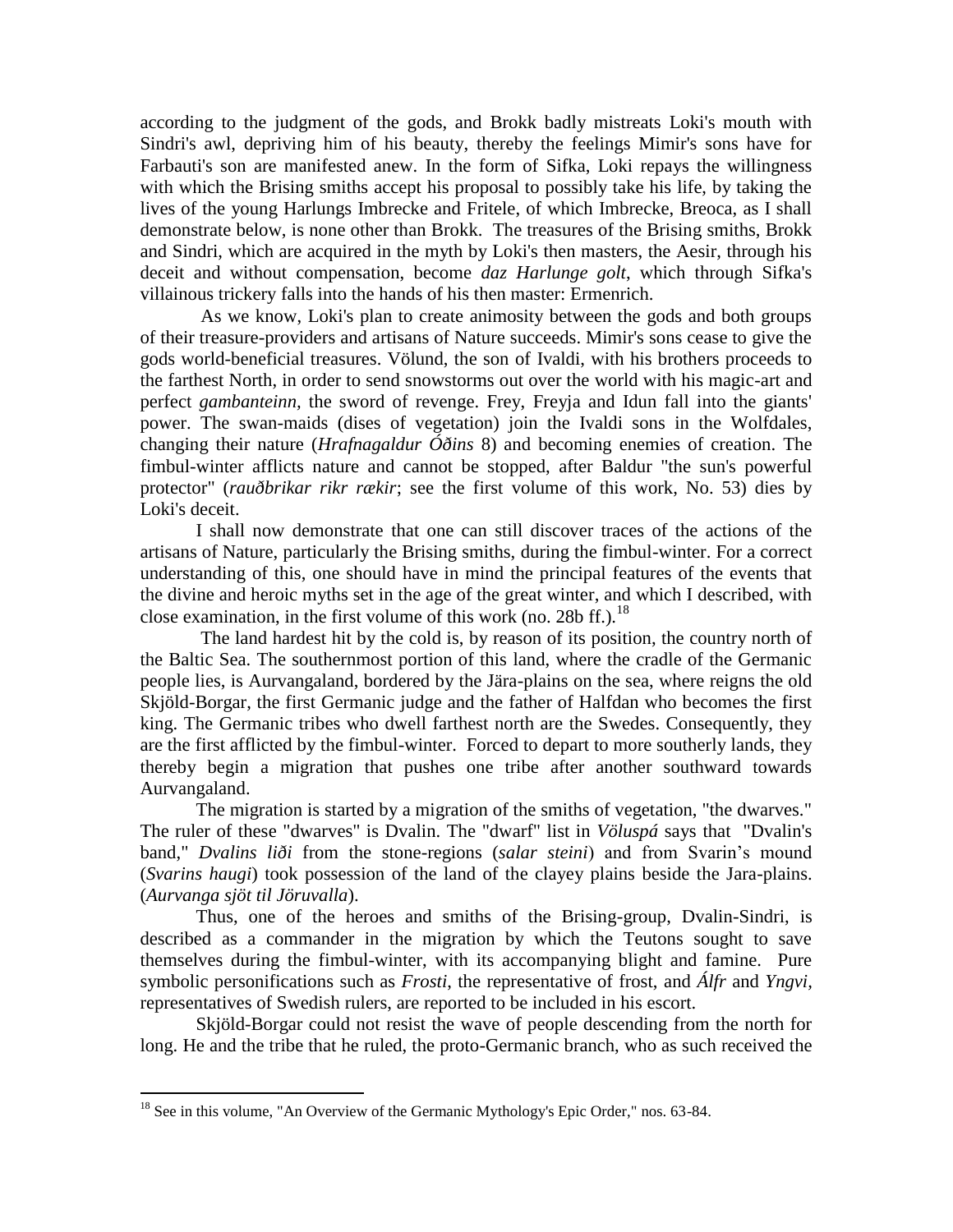name *Danes*, <sup>19</sup> migrated over the sound and the Baltic Sea. It is the migration from Scandinavia, about which Jordanes tells, and whose leader according to him was Bergio, Berich (Borgar, Borcarus).<sup>20</sup> After this, others follow: Vandals, Thyrings, Vinili (Langobards), Gepidæ, Saxons, Angles, etc. These tribes populated Germany and stretched their empire far over the continent. They chose Halfdan as their king. But the fimbul-winter spread a coat of ice over the North as far down as Aurvangaland, where the Swedes stopped. Scandinavia was ruled by Snö (Snow), Jökul (Glacier), and other frostgiants.

After this had continued for an indefinite length of time, events occur in the world of the gods that denote the regression of the fimbul-winter. Völund's nephew Svipdag frees Freyja, the goddess of fertility, from the hands of the giants; Idun, the Natureregenerating dis, is brought back to Asgard; the swan-maids who had concealed themselves in the Wolfdales return.

Then Halfdan decreed an expedition to the North in order to regain and repopulate his father's country. But the Swedes in Aurvangaland stood against him, and he had to fight against them as well as the powers of winter and Völund's brother Egil and his son Svipdag. Although Svipdag rescued Freyja and sent her back to Asgard, he became an enemy of the gods for a time. Halfdan had to endure difficult struggles against him, but was supported by the gods and was followed in the air by valkyries and dises of vegetation with shining spears, advancing before him and renewing fertility's power to the land as far as Svarin's mound in the northern Swedish country. What the heathen hero-sagas (in the North presumably the *Skjoldungasaga*<sup>21</sup> in its original form) told about this battle, has been preserved in its primary features by Saxo and in a still easily recognized manner in details in the songs about Helgi Hundingsbane, whose identity with Halfdan I demonstrated in the first volume of this work (No. 29).

As I shall now exhibit, verses in *Kálfvisa*, which were preserved in the *Prose Edda*<sup>22</sup> presumably only because they contain the names of many horses useful for poetic paraphrases, allude to a battle that was fought between Halfdan and his opponents near the end of the fimbul-winter. The author of the verses has, however, not collected these horses' names haphazardly, but gives an account of the renowned steeds that were employed, when their riders took part in a celebrated battle. Exempting the names of some riders and horses, which were added by a later hand from Sigurd Fafnirsbane's saga, the following warriors are reported:

 $19$  [Rydberg's footnote] The only plausible explanation that has previously been purposed for the national name Danes was recently given by Bugge. He thought that the name was related to *khthôn*, earth, and meant *autochthone* (indigenous people)*.* If this is correct, then the myth gives the key to the designation, where Aurvangaland, which the Danes regard as included in the present Denmark, was the land, where the ancestors of the human race, Ask and Embla, had grown out of the earth, and where the cradle of the Germanic race was located.

<sup>20</sup> Jordanes, *History and Origin of the Goths* (translated by Charles C. Mierow) IV. (25) "Now from this island of Scandza, as from a hive of races or a womb of nations, the Goths are said to have come forth long ago under their king, Berig by name. As soon as they disembarked from their ships and set foot on the land, they straightway gave their name to the place. And even today it is said to be called Gothiscandza."

<sup>&</sup>lt;sup>21</sup> The *Saga of the Skjöldungs*, stories of the legendary kings of Denmark composed in the late  $12<sup>th</sup>$  or early 13th century and now lost. Snorri refers to this saga in his *Edda* and again in *Heimskringla*.

<sup>22</sup> *Skáldskaparmál* 58.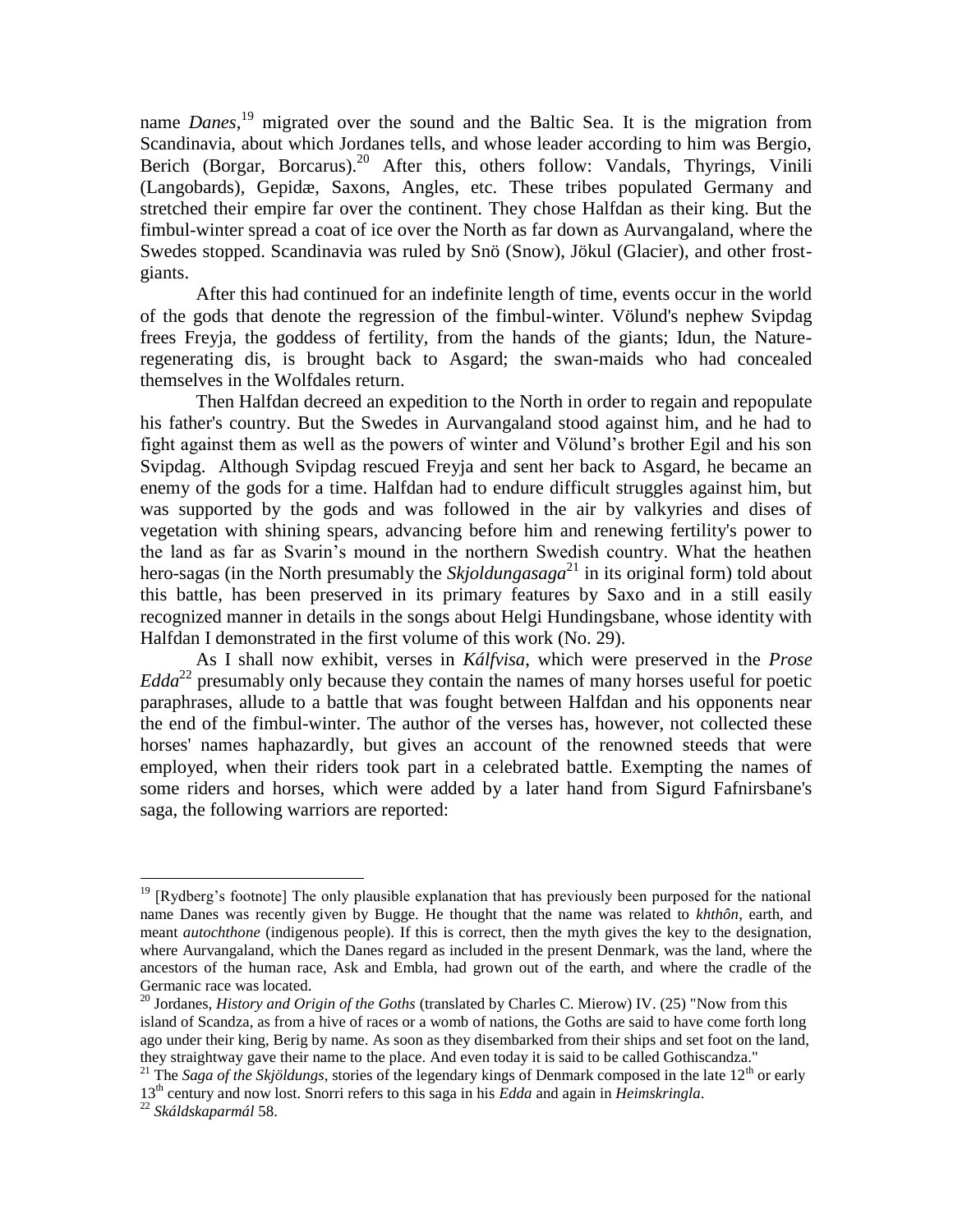Dag, Dvalin, Hjalmther, $^{23}$  Haki, Beli's bane (i.e. the god Frey), Haddingjaskati, Vesteinn, Vifill, Meinthjof, Morgin, *Áli,* Adils, Björn, and *Bjarr*. The horses are used, it is said, when "they rode to the ice" (*er till iss riþu*), and of Adil's horse it is related that he "wounded with a spear, beneath his rider, wandered east."

At first glance, it appears that the battle referred to here is the one reported in *Heimskringla's Ynglingasaga,* when the Swedish king Adils and the Norse King *Áli* held a pitched battle on the ice of Lake Väner. In the same work, it is the same battle, but with the distinction that it is reported here in a more original form and in such a manner that one can still see that it belongs to the mythology, and not to the history of the kingdom of Sweden.

When we take the names of these heroes into consideration, their mythological character can immediately be seen. The Van-god Frey takes part in the battle. Delling, the elf of the rosy dawn, who is here called *Morginn*, also rides a horse, whose name is *Vakr* reminiscent of Sol's horse *Árvakr*. Dag, who in the myths is Delling's son, also fights here, certainly by his father's side. Haddingjaskati is another name for Helgi Hundingsbane (see the prose addition to *Helgakviða Hundingsbana* II) and characterizes him, according to what I have demonstrated in the first volume of this work, as Halfdan, who is Hadding's father and the patriarch of the Haddings. (*Haddingjaskati* means "foremost of the Haddings"). *Áli* has been put in Svipdag's place and stands as a name for him. In "*Studien über das Beowulfepos*" (p. 42 ff.), Bugge has proven that the name *Áli,* in Saxo *Olo,* became intertwined with the features and events which belong to Hermod, and in the first volume of this work (no. 106) I have proven that in Hermod's saga, the Anglo-Saxon Heremod, there does not occur a single element that does not resonate with Svipdag's. This explains why the name *Áli* (like in the question about *Áli hinn fræki* and *Olo* and *Olvus* in Saxo), has been put in the place of the name Svipdag.<sup>24</sup>

Thus the battle is one that occurs between Halfdan and Svipdag during Halfdan's campaign against the powers of winter and their allies. The battle also takes place in a winter landscape. It occurs on the ice. There is every reason to assume that Delling and Dag and the harvest-god Frey fight on Halfdan's side, because this narrative concerns the light and the vegetation's reclaiming of the fatherland from the winter's darkness and cold.

Among the warriors, we again find the Brising smith Dvalin riding his horse Modnir. We have seen that he leads the campaign from Svarin's mound southward, while intending to rescue the Germanic tribes from blight and famine, and now he is found again, part of the campaign returning to Svarin's mound intending to drive back winter and regain the land for cultivation. He is not the only migration leader who takes part in the battle on the ice; another is Vifill, who, as reported in the *Fornaldarsagas*, emigrates

 $^{23}$  Also found simply as Hjalm in some manuscripts.

<sup>&</sup>lt;sup>24</sup> [Rydberg's footnote] The reason Svipdag received the name Ali is that already in the centuries before the time *Kálfvisa* was composed, the mythic saga regarding the winter war, as it is reported here, had become fused in England with an episode in the old Swedish king's saga, of which the Beowulf poem preserves the memory. In this saga, a Swedish king Onela fights his nephew Eadgils for power. Onela is, as Bugge has pointed out, the same as Áli; Eadgils is the same as Adils. Because of this fusion, Áli takes over Svipdag's role; an older Adils, who the myth counts among the Swedish rulers who fight against Halfdan, takes over Eadgils' role. A hero Wihstan, who likewise played a role in the Swedish king's saga, in the same manner, was also involved in the resulting half mythic, half saga-heroic battle. For this reason, Wihstan appears as Vesteinn among the riders reckoned in *Kálfvisa*.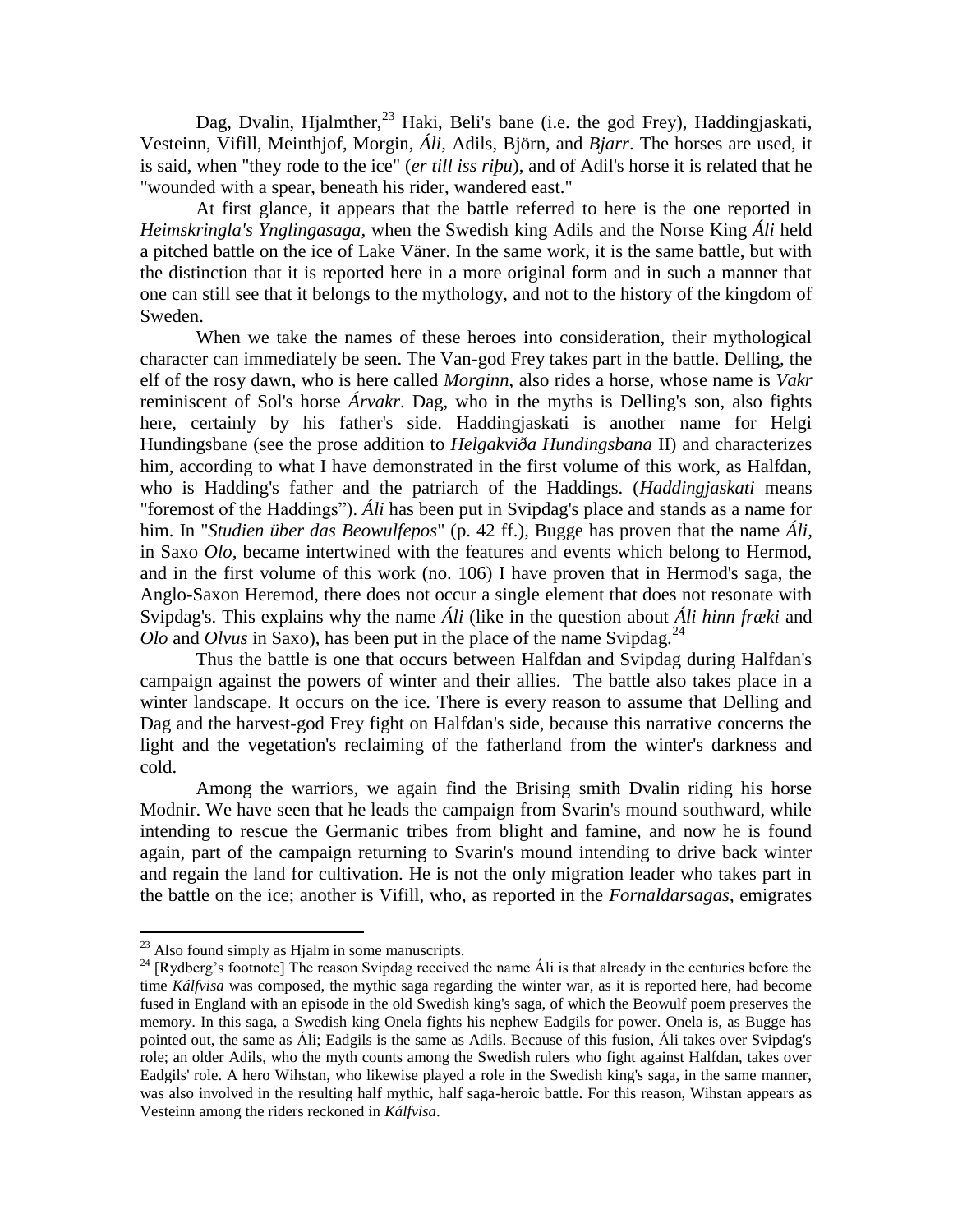from the mound north and colonizes an island near the Swedish coast (Öland, according to Saxo). Dvalin is not the only Brising smith that fights on the ice. Among them, one is called *Haki.* In the German sagas, Hache is a hero from Breisach, one of the seven who fight under the Harlungs' banner, and he is Eckehard's father, thus undoubtedly of the Brising family. *Bjarr* appears as well. If I properly understand it, the name is a broken form of *Bari;* again this name is best explained as a form of *bera*, "to bear," "to produce" and thus is nothing but a variant of Berling, one of Brisingamen's smiths. According to *Fjölsvinnsmál, Bari* is one of the masters who created the wonderful things in the castle of the á*smegir*. 25

Of the warriors on Svipdag's side we must reckon *Meintjófr "*harmful thief" which appears to be the name of a giant and in any case refers to a dangerous person. *Markar Meintjófr,* "the damager of forests," is an expression for fire (*Ynglingasaga* 17). We must reckon Adils on the same side. Halfdan's principle adversary in the poems concerning Helgi Hundingsbane is Hödbrodd, i.e. Egil (of him see the first volume, no. 101); and according to Saxo, a Hödbrodd is father to the Swedish king Athislus, i.e. Adils.<sup>26</sup> Thus, one finds that the verses from *Kálfvisa* definitely show connections with the myth about Halfdan's campaign to the north and with the myth concerning the migration's leaders and Brising smiths who took part in this campaign.

Keep in mind that Halfdan is Hadding's father and that Hadding is identical to Dieterich, and further that the Brisings are Dieterich's faithful comrades-in-arms. Compare this with the evidence that the Brisings also appear to have been his father's allies and aid him in the fimbul-winter war. Thus it is obvious that the statements of the German hero-sagas about the friendship of the heroes of Brîsaha for Dieterich have their basis in the myth. The Brisings appearance under Dieterich's flag against Ermenrich is a contrasting picture to, and a continuation of, their appearance in the heroic myth under Halfdan's banner against Svipdag. Ermenrich is identical to Gudhorm in the myth, and there Gudhorm is Svipdag's half-brother and ally.

From Sindri-Dvalin, I now pass over to *Brokkr*, who according to *Gylfaginning* is the brother of this renowned hero and smith. If *Brokkr* is to be discovered outside of domain of the Scandinavian sagas, it must be among heroes who retain his character, that of a smith, or who also belong to the Harlungs and their circle, because from the beginning these obviously were Brising smiths or their blood relations.

In the German hero-sagas, one of the Harlungs bears the name Imbreche; in the Anglo-Saxon saga-cycle one of the Herelings is named Emrica, Embrica. But in the latter saga-cycle, there also occurs a hero Breoca, Breca, whose name evokes the question, if it was not originally the same as the suffix -*brecke* in Imbrecki. Of Breoca, we learn that he is a prince of the Brondings', i.e. Brandings' family, and since the Harlungs (i.e. the Brisings) and the Brandings families, as I demonstrated above, have the same mythic root, so the assumption lies near at hand that the Hereling Embrica and the Branding Breoca (Breca) are actually the same person. The assumption wins increased support in that Sintram of the German saga-cycle appears partially as a dwarf, i.e. a smith, and partially as a relative of the Brandings, and that the smith Sindri in the Norse mythic narrative has a brother whose name *Brokkr* corresponds to the German -*brecke* and the Anglo-Saxon Breoca, Breca.

<sup>25</sup> Lif and Lifthrasir in "Mimir's grove." See *Investigations into Germanic Mythology*, Vol. 1, nos. 44-55.

 $26$  Hist. Book 2.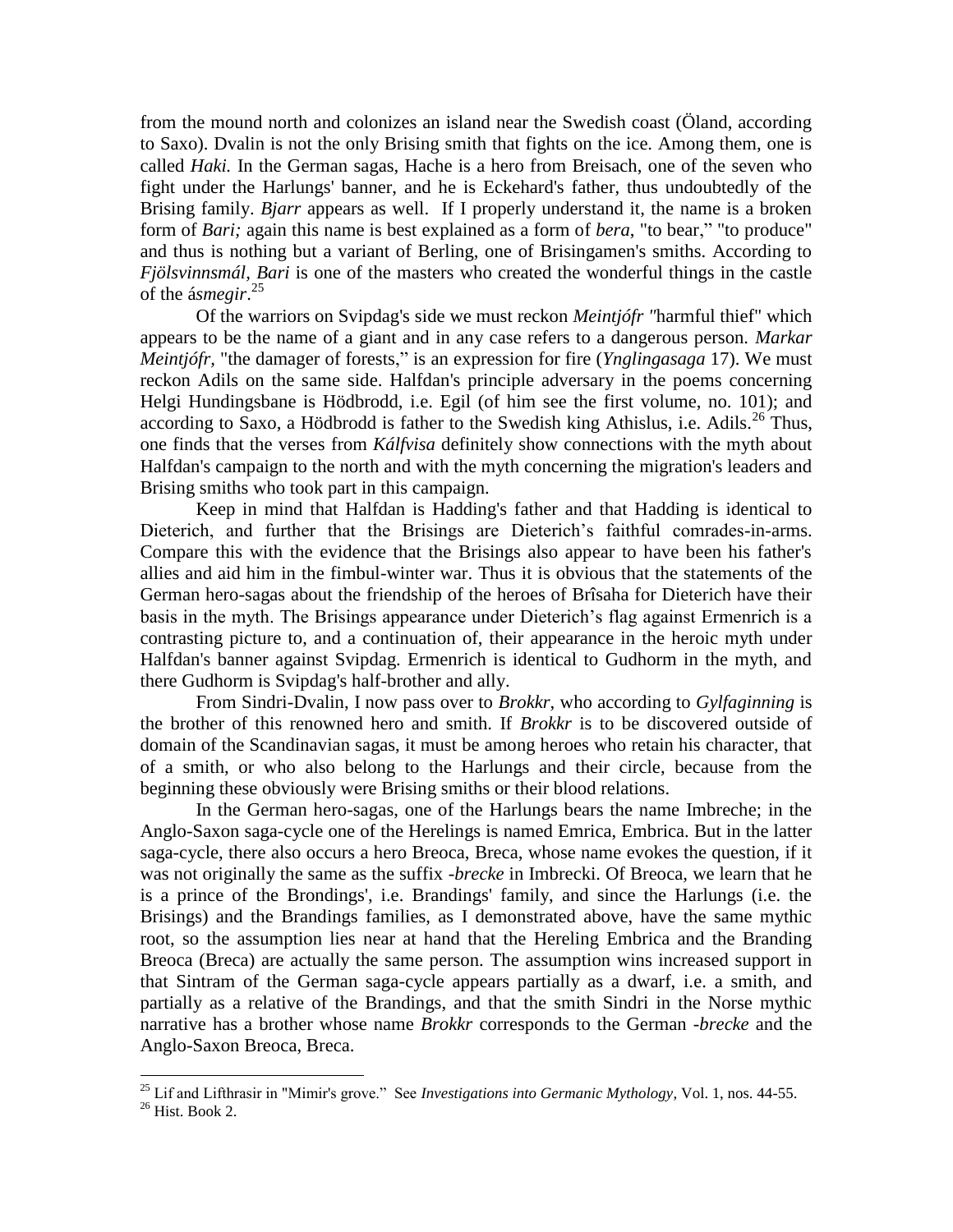Of Breca the Branding, the Beowulf poem says that he and the hero of the poem, Beowulf, undertook a tremendous feat of swimming from Jutland together. On the seventh day, the sea-current drove Beowulf to *Finna land*, by which, as Bugge points out, is meant the land of the Finns by the Arctic Sea. On the fifth day, Breca reached *Heaþoréames* or *Heaþo-Reamum*, which is considered to mean the people of Raumar<sup>27</sup>, where he found the Brandings' country, where he had his peaceful and beautiful castle and kingdom (*Beowulf* ll. 518-523). By no means is a swimming competition intended here. The Beowulf poem's own hero disputes such an interpretation, and as one sees shortly thereafter, the basis for this story is a mythic adventure in which Breca-*Brokkr* and another mythic figure proceed out onto a sea enveloped by the darkness of the fimbul-winter and engage in a battle, accompanied by his faithful comrade-in-arms, against the monsters of Jotunheim that then occupied the North sea.<sup>28</sup> They have carried their swords in hand during the journey. The sea is frightful and the cold extreme; *wado weallende, wedera cealdost, nipende niht* and *norþan wind*, <sup>29</sup> and appalling sea-monsters attack Beowulf who, protected by his excellent coat-of-mail against their claws and teeth, kills these "human-spoilers" with his sword inlaid with gold. He kills nine *niceras*, mythic sea-monsters, in the depths of the sea, and the purpose of the journey becomes clear when he says that henceforth they will not lurk beneath the waves waiting for seafarers. Beowulf and Breca's efforts cleanse the sea of thurses in the form of marine animals. Their battle on the North Sea's waves has its parallel in the journeys of Thor and Thjalfi around the Danish and Swedish islands to root out giants and giantesses who have taken up residence there during the fimbul-winter. These exploits attach themselves again to those of Halfdan, who advances into countries and along coasts and defeats Svipdag and his allies from Jotunheim in a celebrated battle in which Brokk's brother Sindri takes part.

Now, who originally was this Beowulf before the Christian author of the Beowulf poem, who learned of him in a heathen mythic saga, transformed him into a human hero who performs superhuman exploits?

In the adventurous swimming-journey, as we have seen, he has as his comrade the Branding Breca, Breoca, in whom one, after the indications cited, must recognize Brokk. As these indications have correctly shown, Beowulf's prototype in the myth stood in connection with the renowned smiths.

With reference to this, it must be kept in mind that Beowulf's father is called Ecgtheow and that his sword is named Nægling.

The name Ecgtheow invokes the idea of the Brising smith Alfrik, who according to the German sagas guards and delivers a valuable sword. According to *Thiðreks Saga af Bern* (ch. 23), the same smith Alfrik has forged a sword with the name Nagelring. This sounds like Nægling. Concerning Ecgtheow, we are informed that he is exiled for manslaughter; the same is related in *Thiðreks Saga af Bern* (ch. 109) about the hero who bears the name Sintram. Thus, when Beowulf's father bears a name that refers to what is said about the Brising smith Alfrik, and has had a fortune reminiscent of another mythic

 $27$  The inhabitants of Romerike or Romsdal in Norway.

<sup>&</sup>lt;sup>28</sup> When one considers the position of these smiths in relationship to the fountain Hvergelmir which opens on the sea as the Mælström, their part in this adventure makes good sense.

<sup>29</sup> *wado weallende*, churning waves; *wedera cealdost*,the coldest weather; *nipende niht*, cloudy night; and *norþan wind*, the northern wind.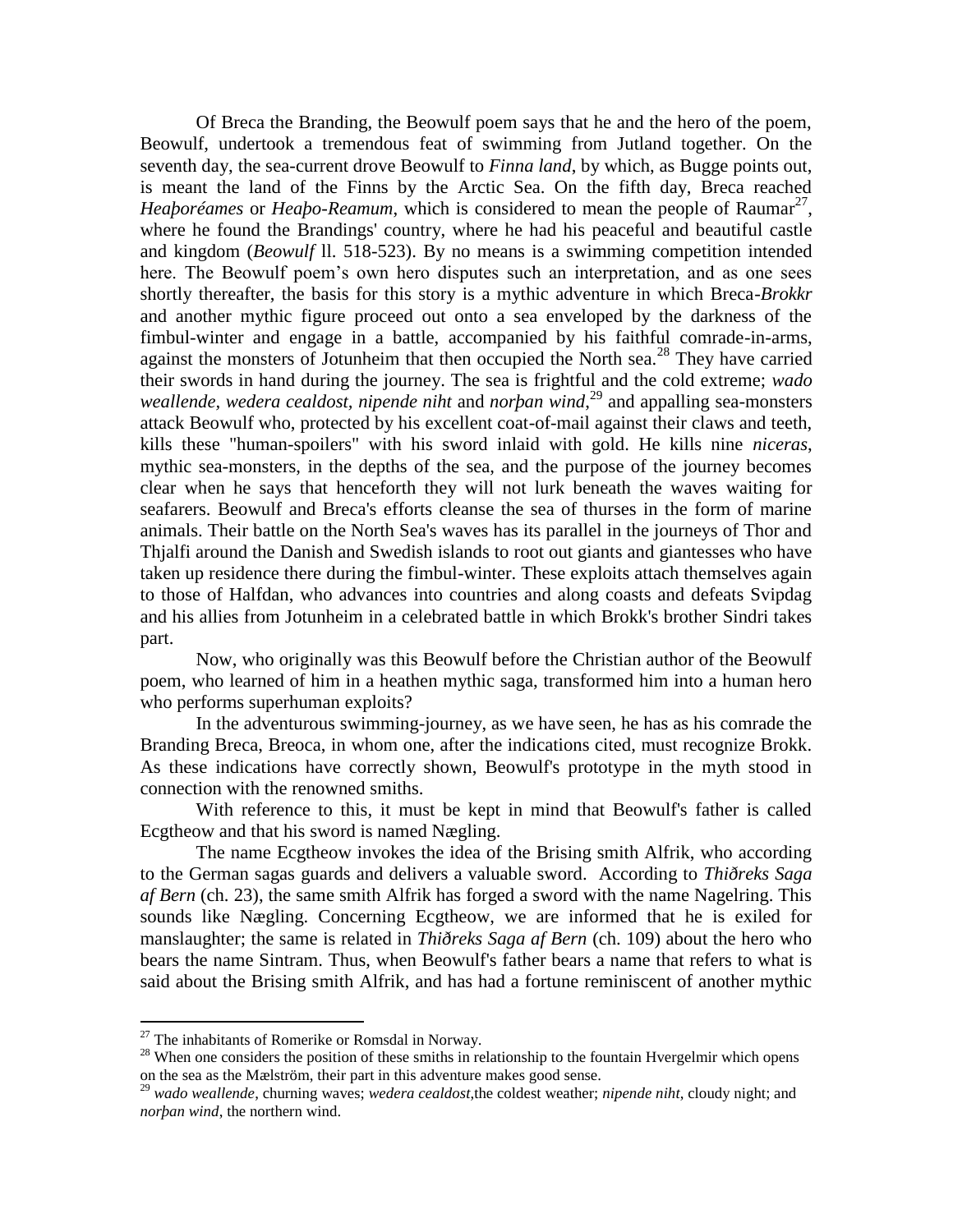figure with a smith's name, belonging to the same circle of smiths, and when Beowulf himself bears a sword, whose name Nægling appears to refer to Nagelring, the same sword that Alfrik forged, so a connection exists here, which is not likely to have been shaped by chance, since, at the same time, Beowulf's most famous exploit, his battle with the giant Grendel and his sword-brooding mother, strongly resembles the fight in which Nagelring, according to *Thiðreks Saga af Bern,* is captured from a giant and a giantess.

The *Flateyjarbók* and the preface to *Gylfaginning* say that the ruler elsewhere named Beaf (Beowulf) is he "whom we call *Bjarr*." Thus a hero is mentioned here, who as we have already seen, appears beside Sindri-Dvalin in the battle on the ice and who himself, judging by the name *Bjarr* "the producer," was an artisan of nature and a smith.

The faithful Beowulf is the childhood friend, kinsman, comrade in arms, and protector of Jutish princes. In character, he completely resembles the faithful Eckehard, who is the young Harlungs' friend and protector. Because this Eckehard belongs to the cycle of saga-heroes who created the necklace Brisingamen, there is, as I have mentioned, every possibility that he originally was identical to the smith Eckehard, who worked in Mimir's smithy. In every direction, we thus find threads that bind Beowulf's mythic prototype to the myth concerning Brisingamen. And from this, the probable conclusion can be drawn that the swimming contest reported in the Beowulf poem was performed in the myth by two Brisings-Brandings whose Norse names were *Bjarr* and *Brokkr.* That Beowulf's author did not describe his hero as a smith, although the myth does, lies in the nature of the matter; since the mythic conception of the smiths (the artisans of nature), who moreover were princes and rulers (elf-princes and giant-fighters) was difficult to maintain in the Middle Ages, because it stood in sharp contrast to the social conditions then prevailing. And although the Beaf-Beowulf celebrated in England has many characteristics and adventures in common with the Norse Bjarr, sufficient for the Icelandic sources, as we have seen, to be able to identify them, this did not hinder the author of the Beowulf poem when he was modeling his hero, to do so with the same liberty that he used handling other mythic material. That he did not want to perceive his hero as a smith, but rather gladly forgot this original quality, is made clear in that he says that Beowulf's equipment was forged by Völund and not by its bearer or by other Brising smiths.

The Jutish princes with whom Beowulf was reared are named Herebeald and Hædcyn. A careless and unfortunate shot from Hædcyn's bow kills his brother Herebeald. The prototype for this episode is the myth about Baldur's death by an arrow from his brother Hödur's bow. That the critics of the Beowulf poem could overlook this is odd, since the name Hödur still has its echo in Hædcyn, the name Baldur in Herebeald, and since Herebeald and Hædcyn, like Baldur and Hödur, are brothers, and one dies by the other's arrow without that shot having been maliciously intended. But how has the author of the Beowulf poem come upon the idea to make his hero a childhood friend of theirs? In itself, there is nothing improbable in that one of the Brising smiths, who forged their most beautiful treasures for the Aesir-powers, should appear in the myth as a childhood friend of Baldur and Hödur. But the matter receives its actual explanation in the traces of a myth, as I have previously shown,<sup>30</sup> according to which Hödur is raised by Mimir and works in his smithy. The myth has thus already made *Bjarr*-Beowulf a childhood

 $30$  See in this volume: "Hödur-Loddfafnir. The relationship of the myth about Hödur to the Saga of Sigurd Fafnirsbane's youth."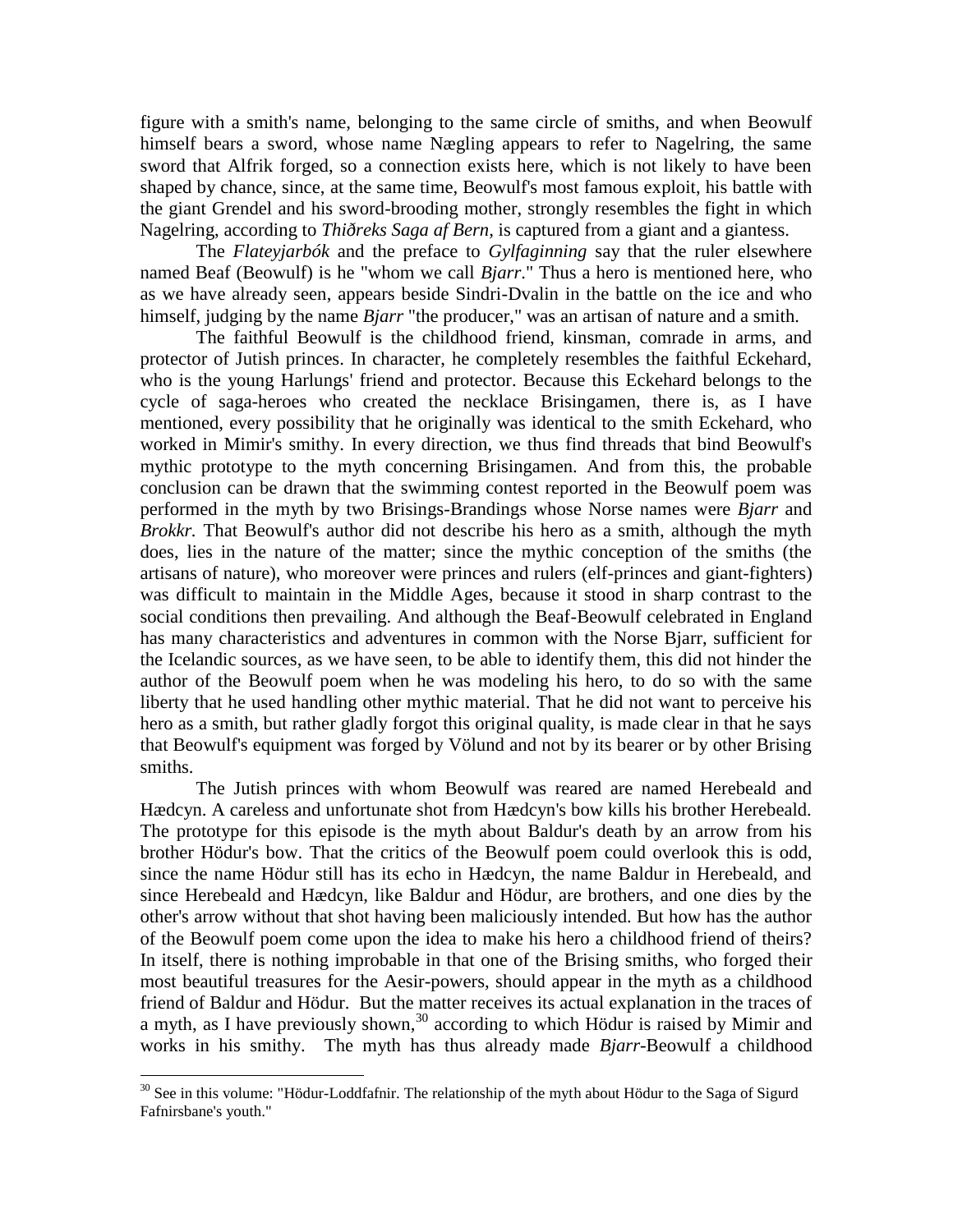acquaintance of Hædcyn-Hödur. They were fostered together by the world-tree's guardian.

According to the Beowulf poem, after Hædcyn kills his brother Herebeald without malice, he goes to war and is slain by the Swedish king Ongentheow. Thus, Hædcyn's killer has succeeded Vali of the myth. *Hyndluljóð'*s statement that Angantyr (Ongentheow) appears with the claim to be the inheritor of Vali's sword, the sword before which Hödur fell, $31$  stands clearly in legendary-historic connection with this and provides further confirmation that Herebeald and Hædcyn originally were Baldur and Hödur.

Saxo's narrative about Hotherus' (Hödur's) death likewise stands in legendaryhistoric association with the Beowulf poem. Saxo, who accepts that Herebeald's and Hædcyn's foster brother Beowulf is identical to Baldur and Hödur's brother Vali, lets Beowulf under the name Bous avenge Baldur and kill Höd. Saxo's depiction of Bous' burial is reminiscent of the Beowulf poem's description of Beowulf's. Bous is laid in a mound amid excessive splendor (*cujus corpus magnifico funeris apparatu Rutenus tumulavit exercitus*).<sup>32</sup> Beowulf is buried in an enormous gravemound, filled with riches, decorated with helmets, coats of mail, etc. Bous' name is tied to his gravemound (*nomine ejus insignem collem*). Beowulf himself ordains that his gravemound shall bear his name. The gravemound is built on an isthmus: *Hrones* (whales') isthmus. Vali, whose role Saxo allows his Bous to play, bears the byname *Ranr* and (in the hero-saga) *Hrani*, which I have demonstrated in another part of this work.<sup>33</sup> This byname sounds like the name of the isthmus, where Beowulf is buried. It is also remarkable that Saxo, when he listed his Hotherus' successors to the Danish throne, chose them from out of the Beowulf cycle and the Anglo-Saxon chronicle. Saxo lets his Hotherus be succeeded by Roricus [Rorik] and further by Vigletus, Vermundus and Uffo. Roricus is again found in the Beowulf poem in the name Hrêðric, Vigletus possibly in Vîglâf, Vermundus with safety in Wærmund, and Uffo in Offa.

The Beowulf poem has its hero take part in the war against Onela-Ali and Eadgils-Aðils. The mythic parallel to this is *Bjarr*'s participation in the celebrated winter battle, reported above, when gods, heroes, Nature smiths, and migration leaders *till iss riða* (rode to the ice), and where Bjarr fought on one side, and a King Adils on the other. In connection with this, certainly stands the fact that what the Beowulf poem relates about the Swedish king Ongentheow's death in single combat with another warrior, Saxo relates about the Swedish king Athislus' death, and that Ongentheow's character and exploits as described in the remainder of the Beowulf poem agree with those of Athislus' as Saxo describes them. Because the myth lets *Bjarr* fight against Adils, the Beowulf poem allows Beowulf to fight partially against Eadgils-Adils and partially against Ongentheow, whose character, adventures, and death demonstrate his original identity with Athislus.

<sup>31</sup> This is a valid reading *of Hyndluljóð* 9's *Þeir hava veþjat Vála malmi* "They have wagered *vala malmr*" which is usually rendered these days as Welsh-metal, i.e. foreign metal. *Málmr* means metal but is also used of swords. See footnote no. 94.

<sup>&</sup>lt;sup>32</sup> Saxo *Hist*. Book 3 " The Ruthenian army gave his [Bous'] body a gorgeous funeral and buried it in a splendid howe, which it piled in his name, to save the record of so mighty a warrior from slipping out of the recollection of after ages." Oliver Elton translation.

<sup>&</sup>lt;sup>33</sup> See in this volume: "The Story of Olaf Geirstadaalf and its connection with the poem about Helgi Hjörvardsson"; also cp. *Gróugaldur* 6.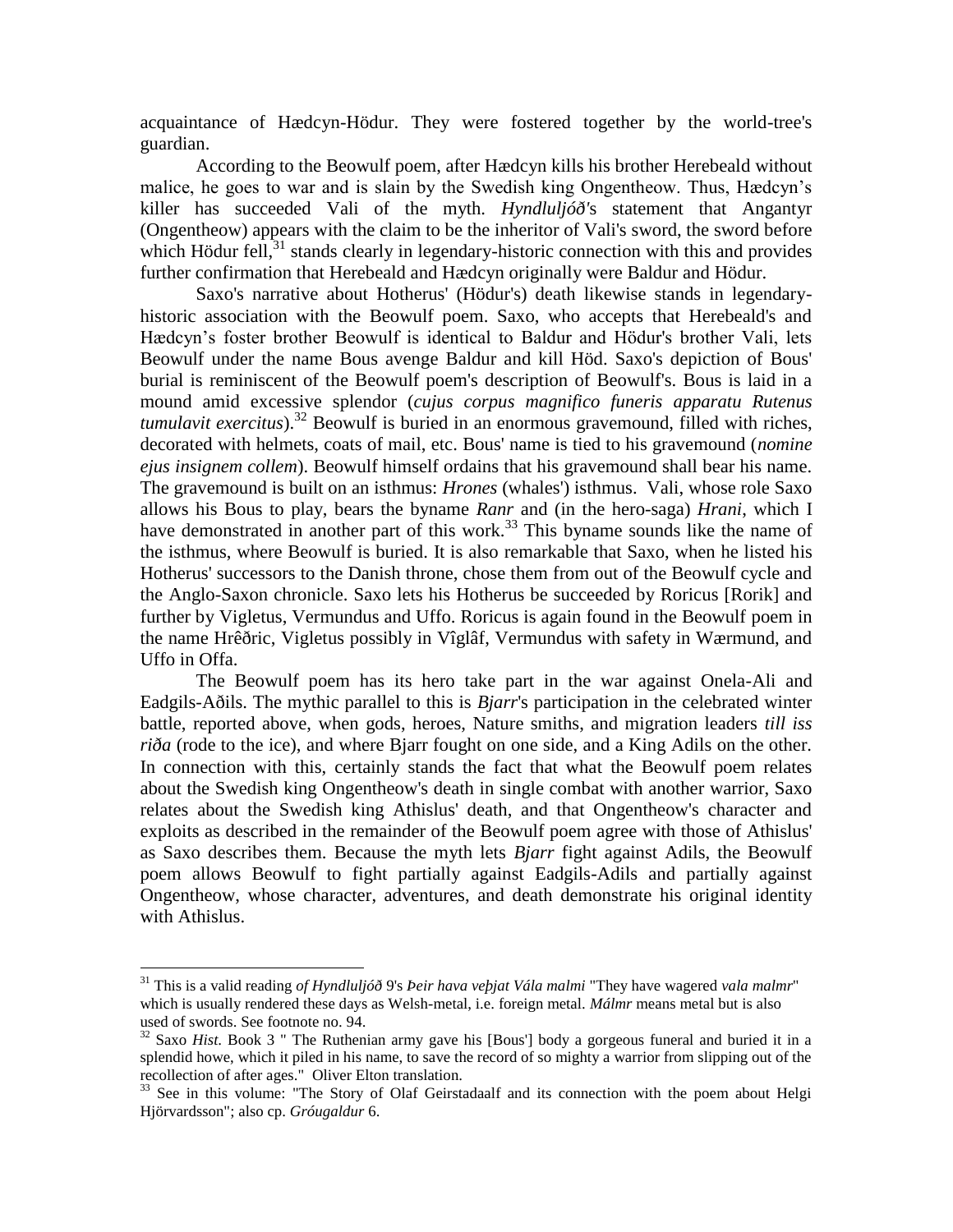What the name Beowulf itself has reference to, Grundtvig, Müllenhoff, and Bugge have regarded it to be identical to *Bjólfr* in linguistic meaning. Müllenhoff has focused attention on a document from the year 931 that speaks of a *Beóvan hamn* existing in Wessex beside a *Grendles mere.* At least as important as the grammatical correctness of the relationship and meaning of a legendary name is its more or less independent transformation in the popular language and in the old translations, and the identifications that were made with it. The statement in the preface to *Gylfaginning* and the *Flateyjarbók* that "*Bjáf* is he whom we call *Bjarr*" is to be particularly observed from this point of view. Likewise perhaps, the smith-list in *Völuspá* has the name *Bifurr*, which can, through breaking, pass into *Bjafurr* and be associated with *Bjáfr*. 34

In the German stories, the Harlung Imbrecki's brother is called Vridelo, Fritele. The Norse parallel of this name would be *Friðill. Friðill* occurs neither as a word nor a personal name more than once in our Norse sources, namely in *Völundarkviða* 29, where it is applied to Völund, obviously with reference to his relationship with Nidhad's daughter. Thus the only time the designation occurs in the North, it is utilized about a smith, although he is not a Brising, but a son of Ivaldi.

An echo of the Brising smiths' participation in the fight against the powers of the fimbul-winter can finally be perceived in Thorstein Vikingsson's saga, when the dwarf Sindri frees the hero out of the bonds that Jökul (the name of an ice-giant) laid on him. Thorstein's grandfather is Vifill, the same hero who was in the battle on ice between Halfdan and Svipdag and took part with Thjalfi to bring back population and cultivation to the Baltic-Sea islands ravaged by the giant-powers.

I will now summarize the results found by the investigation above:

1) Freyja's necklace came from Mimir's hearth. Of the four smiths, Alfrik, Dvalin, Berling, and Grer, who are the artisans of the necklace according to a Norse document, at least three of them are sons of Mimir. The names Berling and Grer refer to the smiths' qualities as artisans of nature.

2) In the Norse poems, Mimir's son Alfrik bears the epithets *Dáinn* and *Vigdvalin*.

3) Dvalin is an epithet of Sindri, who forged Slidrugtanni,<sup>35</sup> Draupnir, and Thor's iron hammer. Dvalin is a son of Mimir.

4) Berling was also called *Bjarr*.

5) Grer the fourth smith is identical to Brokk and a brother of Sindri-Dvalin, thus also Mimir's son.

<sup>&</sup>lt;sup>34</sup> [Rydberg's footnote] The Beowulf poem is now finally incorporated into Swedish literature through an excellent translation by lecturer Dr. Rudolf Wickberg.

<sup>&</sup>lt;sup>35</sup> An alternate name of Freyr's boar, Gullinbursti.